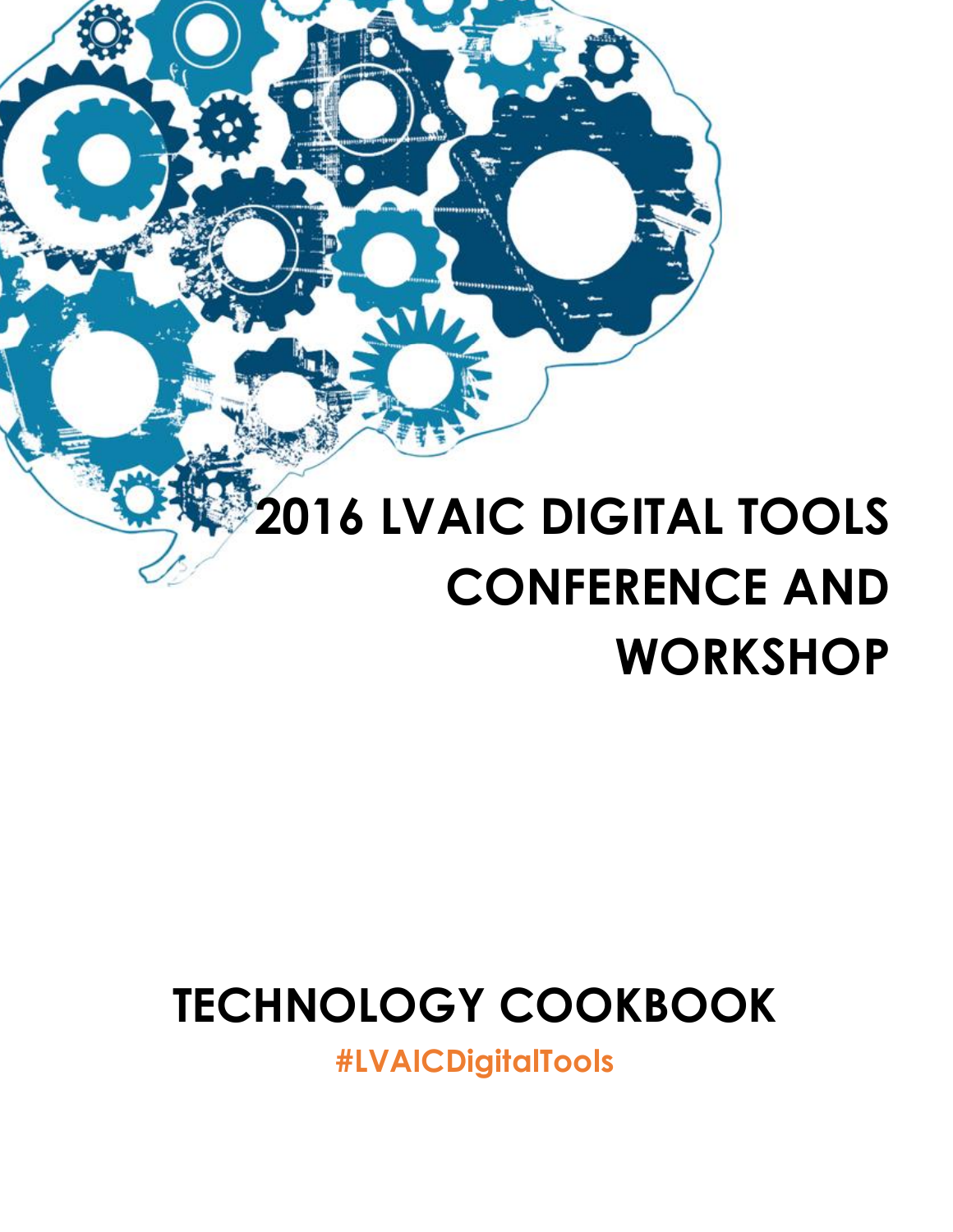## **Welcome!**

The Lehigh Valley Association for Independent Colleges is a unique consortium that consists of the six member colleges and universities in the Lehigh Valley, as well as six associate member institutions in the eastern Pennsylvania region. Through innovation in collaboration and community, LVAIC aims to provide academic and business support to each member. LVAIC's mission is to promote and facilitate interinstitutional cooperation between and among the independent colleges and universities of the Lehigh Valley in order to enrich and increase opportunities for students, faculty and staff.

This cookbook is a compilation of the applications and tools that will be discussed at the 2016 LVAIC Digital Tools Workshop to be held on **May 25, 2016 at Lafayette College**. These "recipes" are to be used as guidelines to get you started exploring the technology. Each recipe includes the title of the corresponding presentation, the digital tool that will be used, a short description of the tool or tools involved, key terms associated with the tool, directions for downloading and/or beginning to use the tool, and useful links to help get you started.

**Please use #LVAICDigitalTools throughout the conference to connect on Twitter!**  Don't have a Twitter account? Click [here](https://twitter.com/signup) to sign up for one (please note Twitter will be used throughout the workshop on Wednesday, so it is highly recommended you have one ahead of time). You can also download the Twitter app [here.](https://twitter.com/download?logged_out=1&lang=en)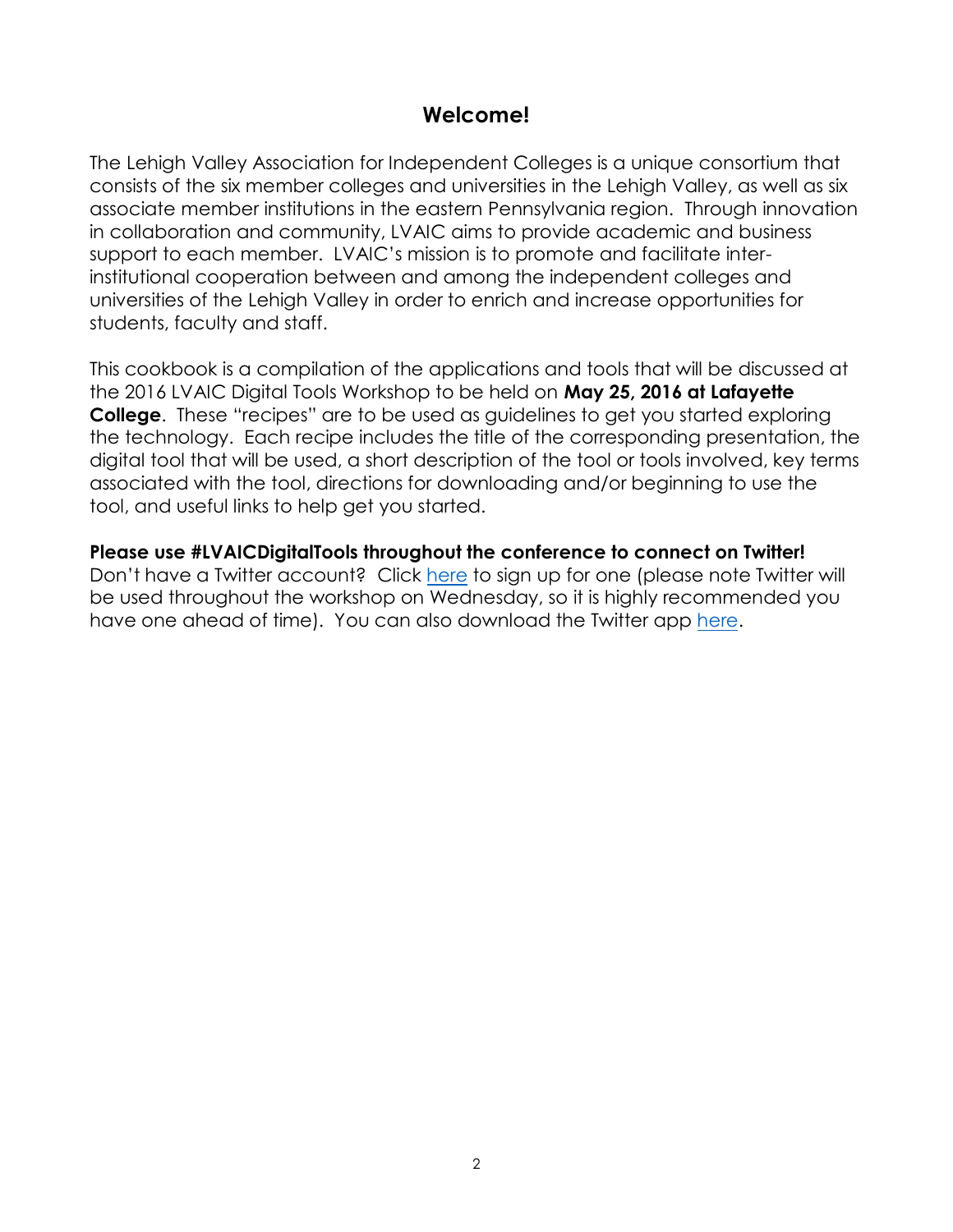## **Table of Contents**

Click a title or tool to jump to that section of the cookbook.

| <b>By Presentation Title</b>                                                                                                                                                                          |
|-------------------------------------------------------------------------------------------------------------------------------------------------------------------------------------------------------|
|                                                                                                                                                                                                       |
|                                                                                                                                                                                                       |
|                                                                                                                                                                                                       |
|                                                                                                                                                                                                       |
|                                                                                                                                                                                                       |
|                                                                                                                                                                                                       |
|                                                                                                                                                                                                       |
|                                                                                                                                                                                                       |
|                                                                                                                                                                                                       |
|                                                                                                                                                                                                       |
|                                                                                                                                                                                                       |
| TECHNOLOGY FOR A COMMUNITY BASED LEARNING & RESEARCH COLLABORATION ON TWO CAMPUSES . 14<br>SABRINA TERRIZZI, MORAVIAN COLLEGE; GARY KASKOWITZ, MORAVIAN COLLEGE; CHRIS RUEBECK, LAFAYETTE COLLEGE  14 |
| JOHN SULLIVAN, MUHLENBERG COLLEGE; ELIZABETH ORTIZ, CEDAR CREST COLLEGE; JIM BRANCATO, CEDAR CREST COLLEGE 15                                                                                         |
|                                                                                                                                                                                                       |
|                                                                                                                                                                                                       |
| STUDENTS COLLECT GEOLOCATED FIELD DATA QUICKLY AND EASILY WITH KOBOTOOLBOX  18                                                                                                                        |
|                                                                                                                                                                                                       |
|                                                                                                                                                                                                       |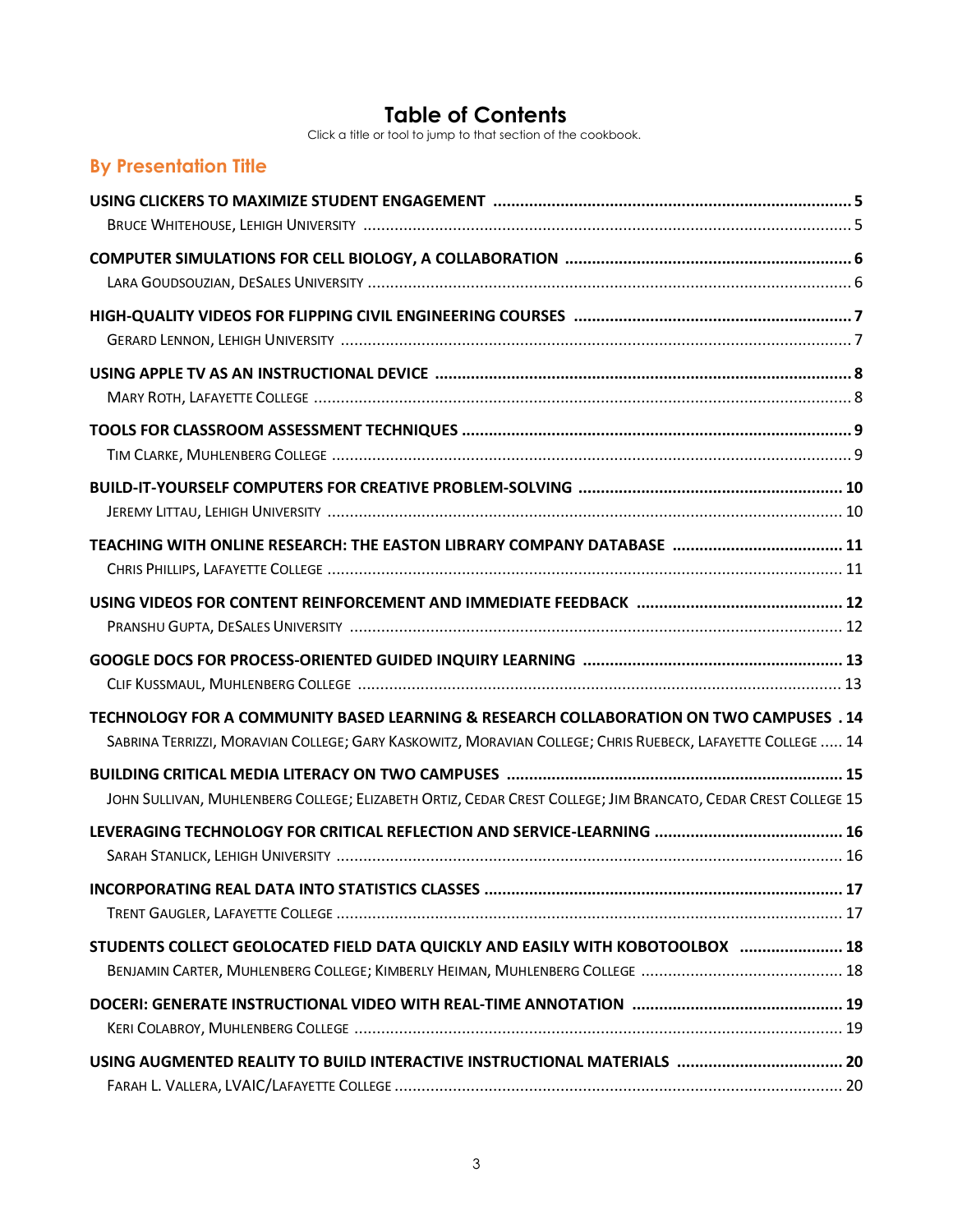## **By Digital Tool**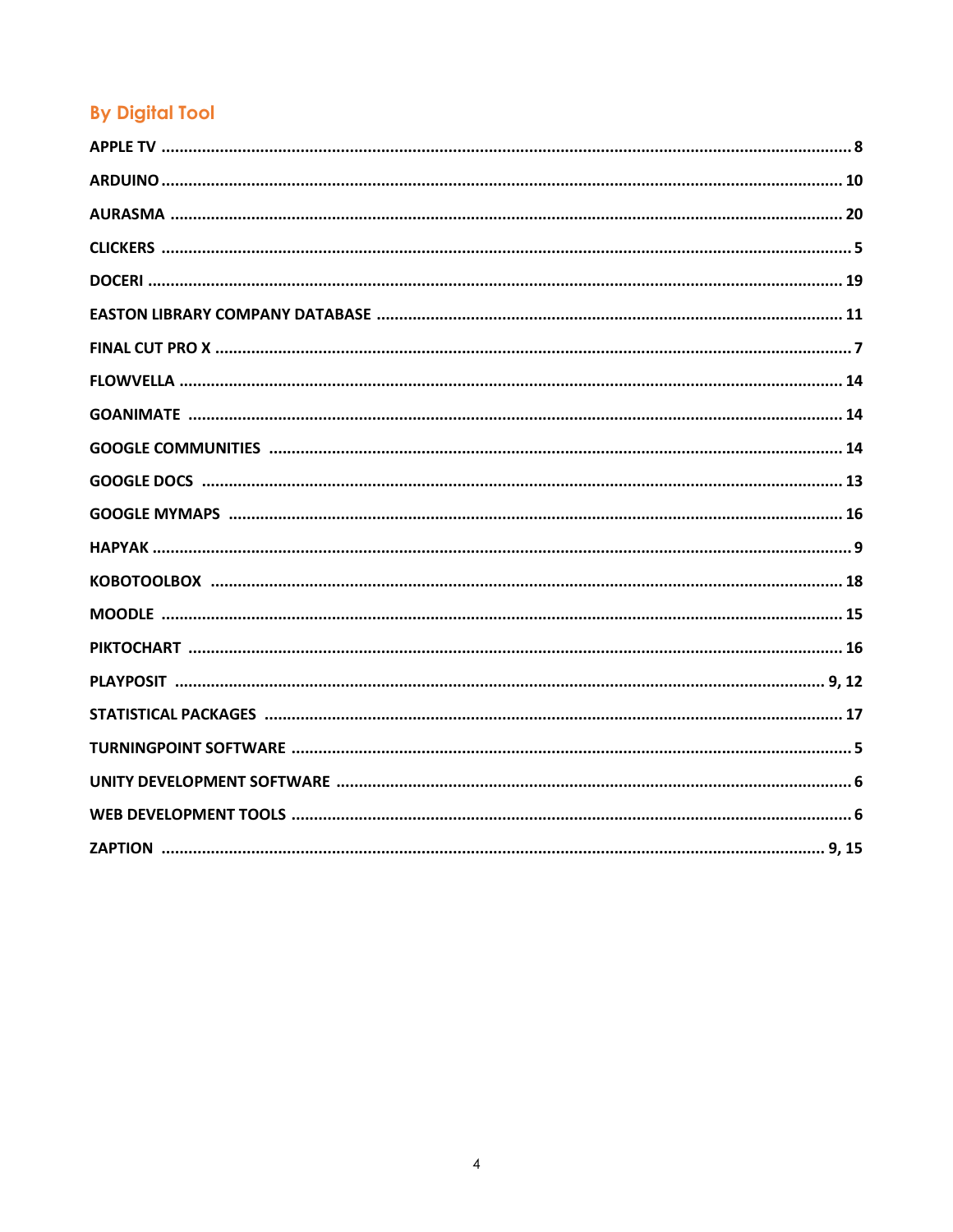## **Using Clickers to Maximize Student Engagement**

Bruce Whitehouse, Lehigh University

#### <span id="page-4-0"></span>**Abstract:**

For eight years, I have been using Clicker devices in conjunction with TurningPoint software to assess student learning and participation in a large lecture-based survey course (40 to 100 students). While this is not a new technology, recent software improvements have expanded the ways instructors can use it in the classroom. In my presentation I will discuss the strengths and weaknesses of the Clicker and TurningPoint systems and share lessons learned on productive ways to apply this technology to maximize students' engagement during class time, gauge how well they have learned information and concepts both in assigned readings and during lecture, record their participation, and foster interactive, small-group learning within the larger lecture class.

#### **Tools:**

#### *Clickers*

Clickers are an interactive technology that enables instructors to pose questions to students and immediately collect and view the responses of the entire class. Students click in their answers using remote transmitters (or mobile devices) they purchased/rented. The system instantly collects and tabulates the results, which instructors can view, save, and (if they wish) display anonymously for the entire class to see.

#### *TurningPoint Software*

With options that range from quick polling or committee voting to standardized exams or institutional evaluations, TurningPoint allows instructors to strengthen teaching practices and administrators to make data-driven decisions. Prepare your students for real-world experiences with tools that engage, monitor, and measure the learning process in a simple, versatile, and meaningful way.

#### **Keyword/Tags:**

Clickers; Student Response; Assessment; Student Engagement

#### **Directions:**

- 1. Visit the [TurningPoint software download webpage](https://www.turningtechnologies.com/DownloadForm/629) and fill in your information. You will receive a users guide in the e-mail address you supply.
- 2. Click the "Download" prompt and follow the setup instructions.
- 3. Students respond either [via a mobile device](https://www.turningtechnologies.com/higher-education#mobilesolutions) or [with a clicker.](https://www.turningtechnologies.com/higher-education#response-devices)

- Getting Started with TurningPoint: [www.turningtechnologies.com](http://www.turningtechnologies.com/)
- Users Guide: [www.turningtechnologies.com/support/turningpoint-5](http://www.turningtechnologies.com/support/turningpoint-5)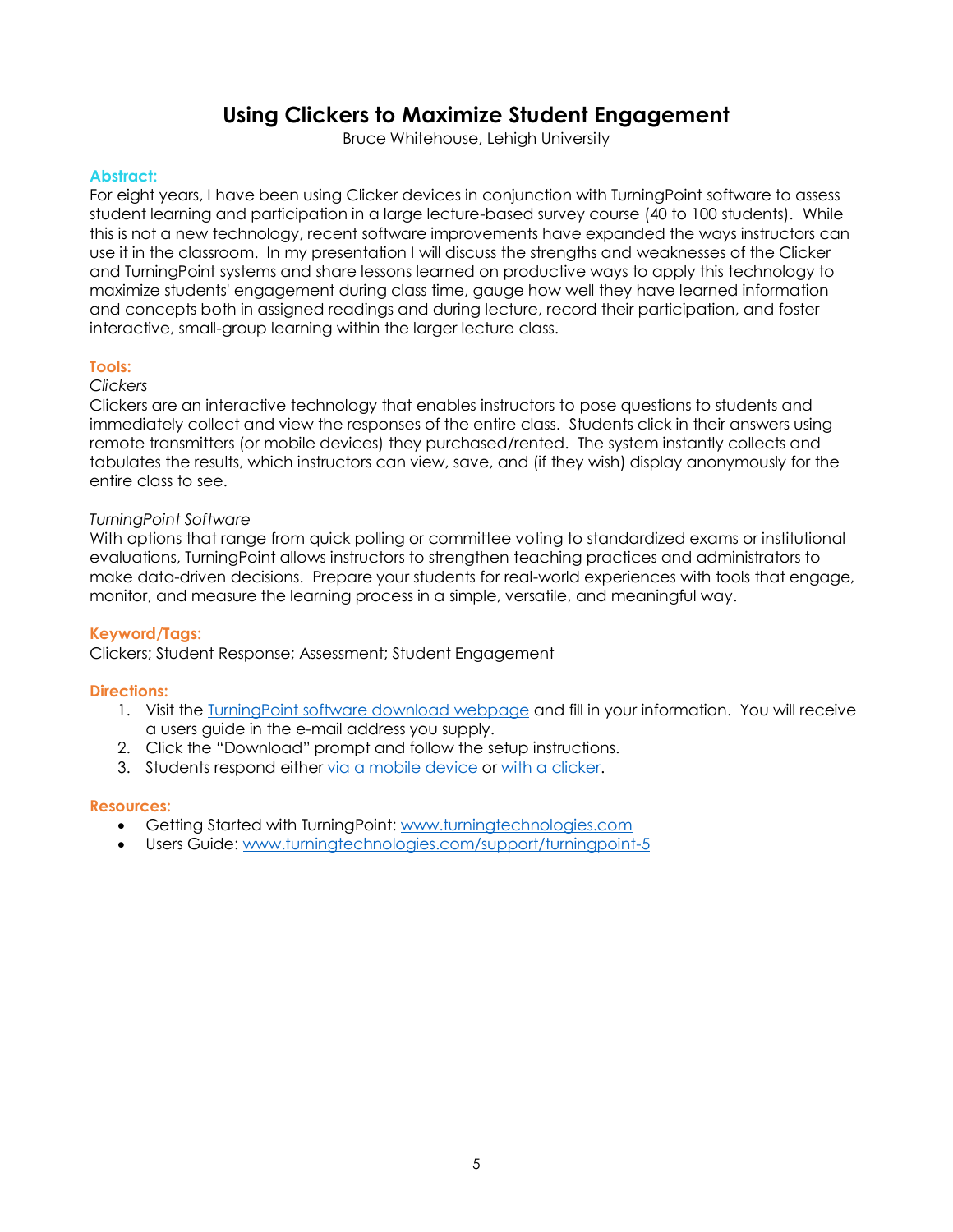## **Computer Simulations for Cell Biology, A Collaboration**

Lara Goudsouzian, DeSales University

#### <span id="page-5-0"></span>**Abstract:**

We have developed and implemented a laboratory exercise appropriate for a sophomore or juniorlevel Cell Biology course. Students are assigned two Saccharomyces cerevisiae (yeast) cultures, each of opposite mating type. Mating pheromone is added to each culture, and the growth and morphology of the individual mating types is assayed at regular intervals over the course of several hours. Students become practiced in the use of a spectrophotometer to determine the concentration of cells in growth medium. Students then prepare graphs of their data, generating a growth curve to demonstrate that yeast cells will respond only to the presence of the opposite-sex mating factor.

This year, we have entered into collaboration with a Computer Science seminar course on campus. The students in this course were assigned the task of creating supporting materials for the yeast mating labs, with the Cell Biology professor as the group's formal "client". In accordance with the client's requests, the students have generated two different computer simulations of the laboratory. There is a 3-dimensional simulation most appropriate for those who take Cell Biology lecture without enrolling in the laboratory, and a 2-dimensional simulation most appropriate for students who are performing the traditional laboratory. The 3-D simulation functions to replace the lab at institutions with limited teaching laboratory space or other experimental resources. The 2-D simulation supports the learning of students as they perform the lab. As most of the timepoints are taken outside of the set laboratory time, and therefore away from the supervision of the professor, this simulation models ideal results for the student as he or she progresses through the lab alone. We have preliminary assessment data on student attitudes towards the laboratory and accompanying simulations.

#### **Tools:**

#### *2-D Simulations – HTML, CSS, JQuery, Java Script*

Web development tools allow web developers to test and debug code. They are different from website builders in that they do not assist in the direct creation of a webpage, rather they are tools used for testing the user facing interface of a website or web application.

#### *3-D Simulations – Unity Game Development Software*

You can create any 2D or 3D game with Unity with ease that is highly-optimized and beautiful, and you can deploy it with a click to multiple platforms. Using Unity's integrated services can speed up your development process, optimize your game, connect with an audience, and achieve success.

#### **Keywords/Tags:**

Simulations; Collaboration; Empirical Inquiry

#### **Directions:**

Find out what web development package(s) your campus supports or visit the links below.

- Getting Started with Unity: [https://unity3d.com](https://unity3d.com/)
- Unity Tutorials:<https://unity3d.com/learn>
- Unity Community Network[: https://unity3d.com/community](https://unity3d.com/community)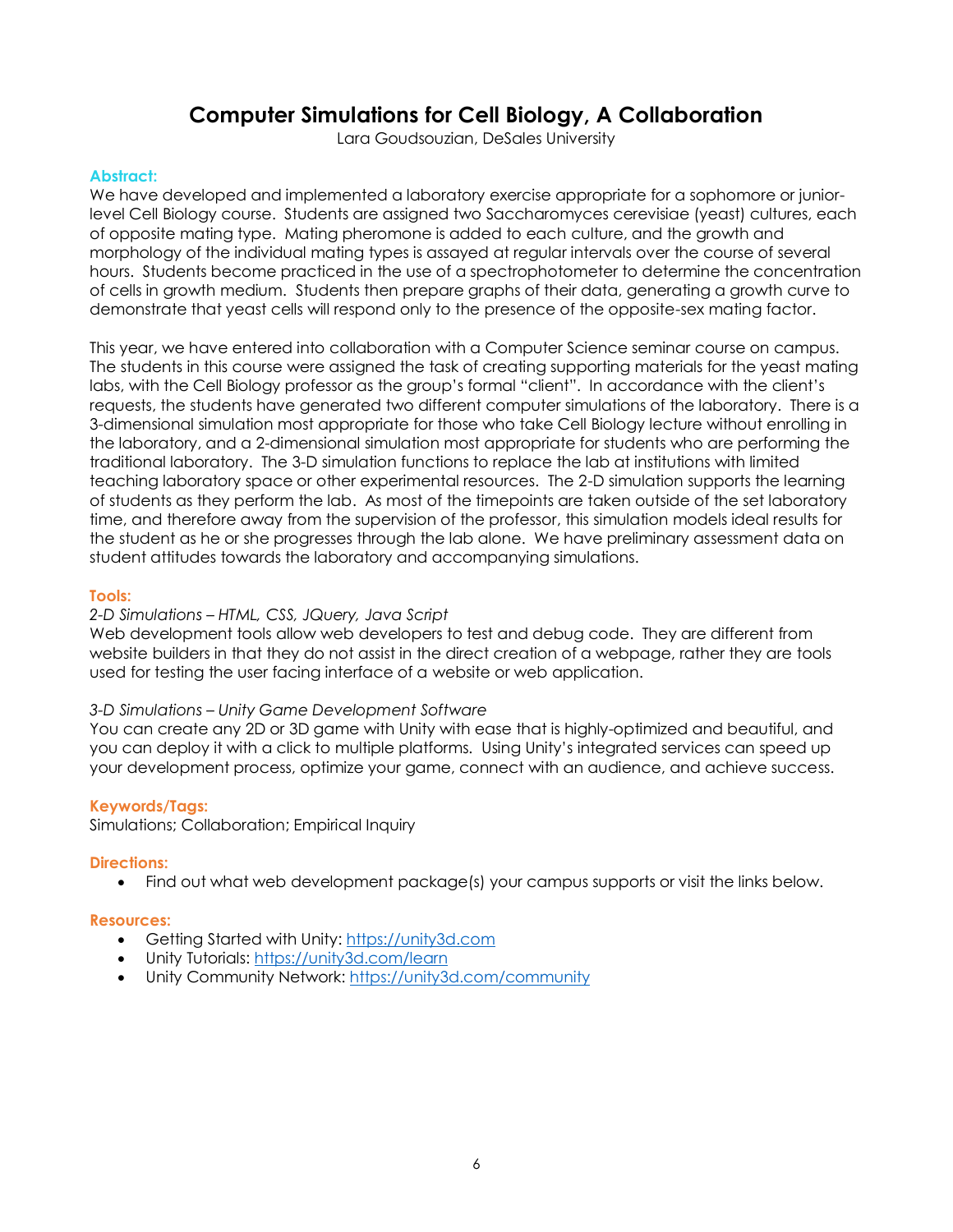## **High-Quality Videos for Flipping Civil Engineering Courses**

Gerard Lennon, Lehigh University

#### <span id="page-6-0"></span>**Abstract:**

The development of high-quality professional studio recordings was an effective way to provide key basic knowledge and comprehension outside of the classroom. The classroom time that was freed up was replaced by effective active learning techniques using higher achievement levels, e.g. Bloom's cognitive domain levels 3 (apply), 4 (analyze) and 5 (evaluate). The videos have been used in three undergraduate Civil and Environmental Engineering courses at Lehigh University: a required laboratory course for BS Environmental Engineers, and electives in groundwater and in modeling of environmental systems that include four different BS majors. Students benefited greatly by being able to replay difficulty concepts, or skip through parts that overlapped if they took more than one of these courses.

Steve Lichak recorded Dr. Lennon in the Digital Media Studio using a green screen, teleprompter run by an undergraduate student to coordinate with PowerPoint, displayed on a monitor and later edited in place of the green screen. The student used Final Cut Pro X editing software to intersperse video clips of laboratory experiments demonstrating concepts with theory presented on PowerPoint. Final video files and full transcripts were posted on Google Drive, available to students from smart phones, tablets, and computers. QR codes and links embedded in slides provide access to all videos created as part of this project. The topics of the recordings with experiments include open channel flow, groundwater flow and contaminant transport in a 10-meter long tank, and stability of objects.

#### **Tool:**

#### *Final Cut Pro X*

Built to meet the needs of today's creative editors, Final Cut Pro is a dynamic, Mac-based editing interface that lets you experiment freely while working with extraordinary speed and precision.

#### **Keywords/Tags:**

Flipped Classroom; Instructional Videos; Mobile Learning

#### **Directions:**

• Visit the [Final Cut Pro X website](http://www.apple.com/final-cut-pro/trial/) on your Mac device for the free trial or [download the software](https://itunes.apple.com/us/app/final-cut-pro/id424389933?mt=12) [from the Apple Store.](https://itunes.apple.com/us/app/final-cut-pro/id424389933?mt=12)

- Getting Started[: www.apple.com/final-cut-pro/](http://www.apple.com/final-cut-pro/)
- Tech Specs: [www.apple.com/final-cut-pro/specs/](http://www.apple.com/final-cut-pro/specs/)
- Users Guide: [www.apple.com/final-cut-pro/resources/](http://www.apple.com/final-cut-pro/resources/)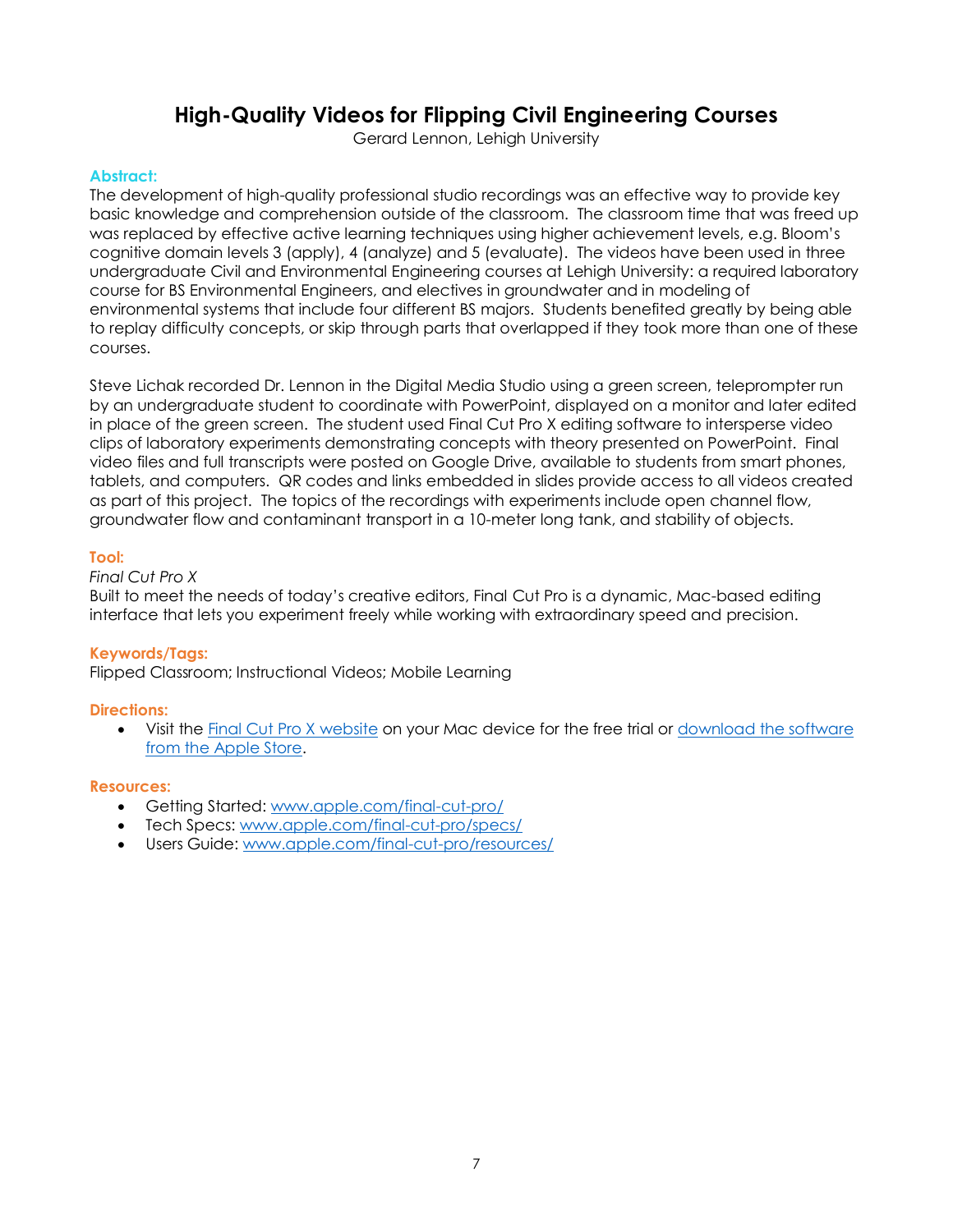## **Using Apple TV as an Instructional Device**

Mary Roth, Lafayette College

#### <span id="page-7-0"></span>**Abstract:**

By attaching an Apple TV to the standard set up in a smart classroom, I improved the sense of community in my courses and was able to more smoothly integrate technology in classroom activities. My primary use of the Apple TV was to connect my iPad to the system and, from my seat among the students, share whatever was on my iPad screen with the class. This approach meant that I no longer needed to stand behind the class podium or at the board – everything I presented (e.g., videos, PowerPoint slides, web sites, examples of student writing) and my note-making (e.g., writing on a virtual "white board") could all be completed from my seat with the students. The approach also allowed students with Apple devices to connect to the system directly and students with non-Apple devices were able share documents with me through Google file options allowing me to easily bring their files to the screen. The technology has changed the way I teach, allowing me greater flexibility in the classroom and increasing student interaction and engagement.

#### **Tool:**

#### *Apple TV*

Apple TV is a digital media player and a microconsole developed Apple, Inc. It is a small network appliance and entertainment device that can receive digital data from a number of sources and stream it to a capable TV for playing on the TV screen.

#### **Keywords/Tags:**

Collaboration; Student-Centered Learning; Mobile Learning

#### **Directions:**

• Find out if your campus supports Apple TV or visit the links below.

- Getting Started[: www.apple.com/tv/](http://www.apple.com/tv/)
- Tech Specs: [www.apple.com/tv/specs/](http://www.apple.com/tv/specs/)
- Experience: [www.apple.com/tv/experience/](http://www.apple.com/tv/experience/)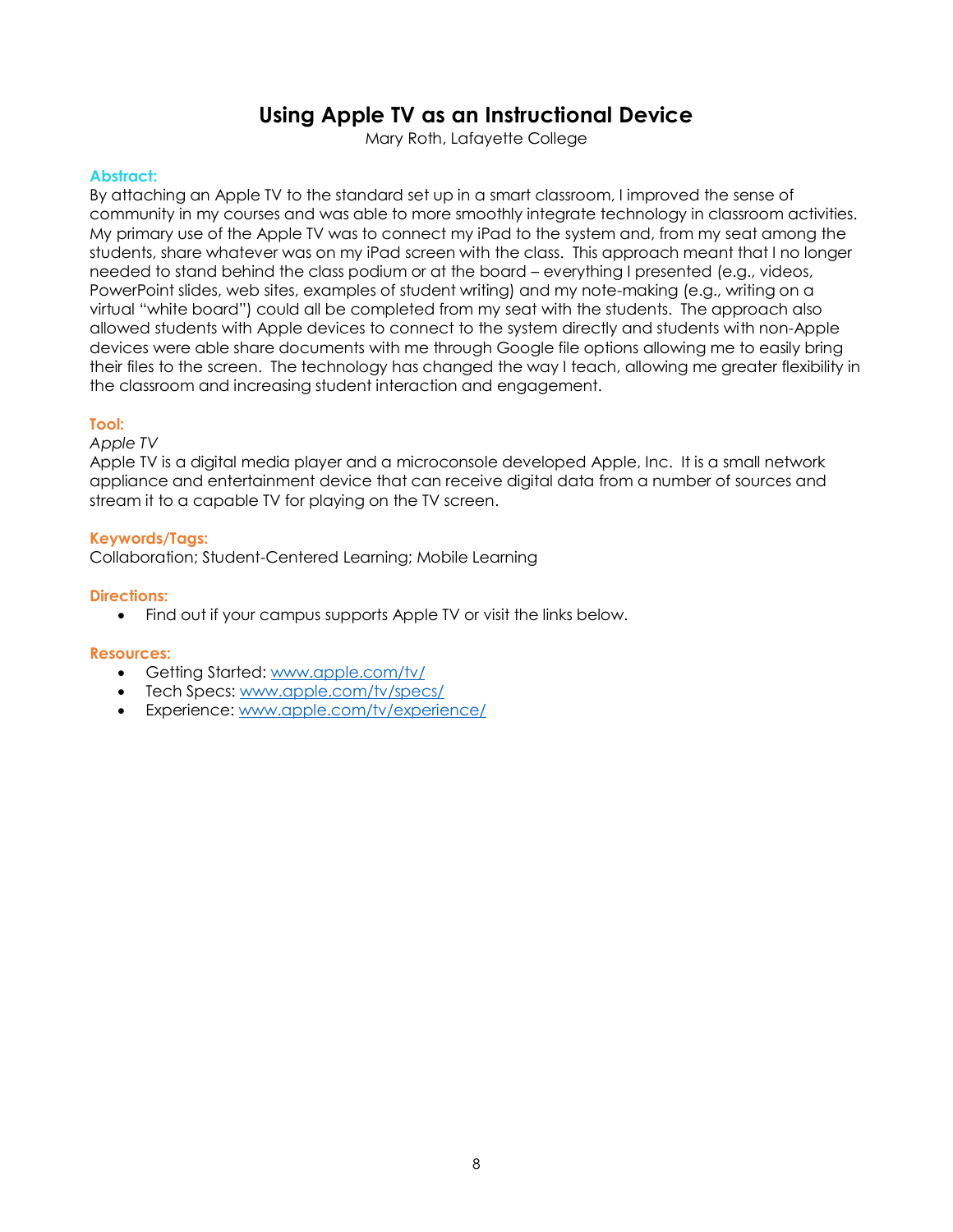## **Tools for Classroom Assessment Techniques**

Tim Clarke, Muhlenberg College

#### <span id="page-8-0"></span>**Abstract:**

While there is genuine benefit to flipped instruction, one pedagogical element that suffers is the use of CATs (Classroom Assessment Techniques – not feline friends). Things like the "one minute paper" and the "muddiest point" are great mechanisms for assessing your teaching, but these are more difficult to administer at a distance. The use of video annotation tools like Zaption, PlayPosit (fka eduCanon), and HapYak allow instructors to utilize a variety of CATs with their flipped or distance instruction. We will examine and discuss ways these tools can not only provide valuable feedback to instructors, but also transform video lectures from passive content delivery to active and engaged learning.

#### **Tools:**

#### *Zaption*

Turn passive videos into active learning, which is perfect for flipped classrooms, in-class presentations, and blended learning. Add annotations and questions to YouTube, Vimeo, and your own videos to engage your students and deepen their understanding of key concepts.

#### *PlayPosit*

PlayPosit is an online learning environment to create and share interactive video lessons. Teachers begin with any online video and transform what is traditionally passive content into an active experience for students, with time-embedded activities.

#### *HapYak*

With templates, core projects, and robust APIs, you can turn every one of your videos into measurable tools that turn viewers into leads and leads into customers.

#### **Keywords/Tags:**

Flipped Classroom; Instructional Videos; Assessment; Annotating

#### **Directions:**

To create videos with Zaption:

- 1. Visit the [Zaption website](http://www.zaption.com/) on your tablet or computer.
- 2. Click the link to [create an account](https://www.zaption.com/signup) and complete the survey.

#### To create videos with PlayPosit:

- 1. Visit the **PlayPosit website** on your tablet or computer.
- 2. Click the link to [sign up for an account.](https://www.playposit.com/join) You will receive a users guide in the e-mail address you supply.

To create videos with HapYak

- 1. Visit the [HapYak website](https://corp.hapyak.com/) on your tablet or computer.
- 2. Click the link to "Try it Free" and create an account by completing the survey.

- Getting Started with Zaption[: www.zaption.com](http://www.zaption.com/)
- Zaption Support:<https://zaption.zendesk.com/hc/en-us>
- Getting Started with PlayPosit: [www.playposit.com](http://www.playposit.com/)
- PlayPosit Users Guide: [https://docs.google.com/document/d/1OutYFW1PGZlx59zId2u97oKHN3YlURLkkgfMy14LMOE/e](https://docs.google.com/document/d/1OutYFW1PGZlx59zId2u97oKHN3YlURLkkgfMy14LMOE/edit) [dit](https://docs.google.com/document/d/1OutYFW1PGZlx59zId2u97oKHN3YlURLkkgfMy14LMOE/edit)
- Getting Started with HapYak: [www.hapyak.com](http://www.hapyak.com/)
- HapYak Users Guide:<https://corp.hapyak.com/learn/>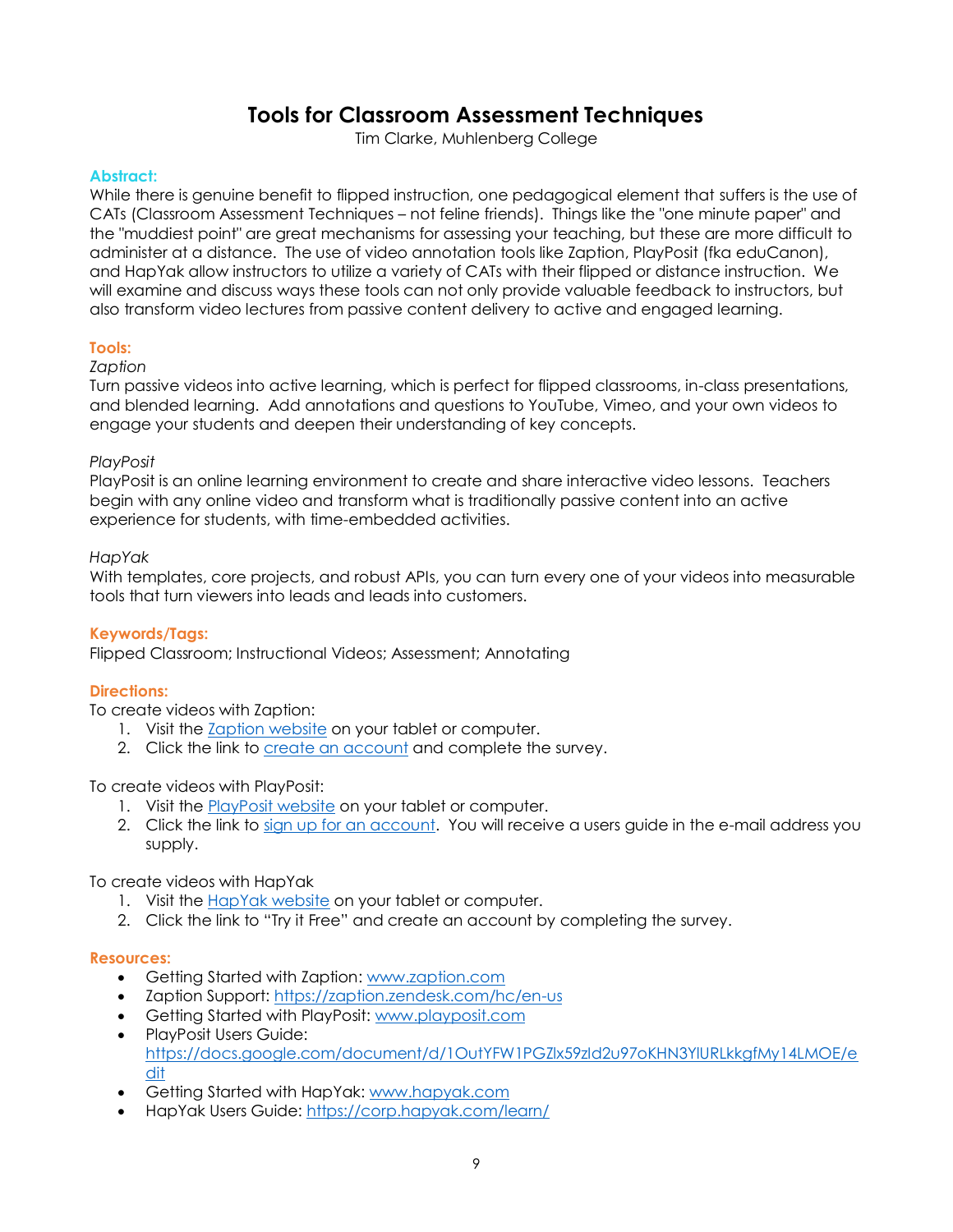## **Build-it-Yourself Computers for Creative Problem-Solving**

Jeremy Littau, Lehigh University

#### <span id="page-9-0"></span>**Abstract:**

I used build-it-yourself computers in a class to accomplish two pedagogical goals: to teach empirical methods of information gathering and analysis, and to spark creative thinking in problem-solving. I am leading a class of six that built our own temperature sensors using Arduino build-it-yourself kits. We started with general knowledge of DIY computers and I let them pick the sensor types we'd pursue by asking what we wanted to know. The students, through conversation and brainstorming, connected with past research on building temperature and factors such as cognitive processing and memory, and we decided we would do a "heat map" of Linderman Library, a key study space on campus, with the end goal of telling the story to the campus. The class had to think through previous research, then what we wanted to know, then what we'd measure, then what we had to build. This taught students not inclined to think like scientists (and in truth, a little scared of scientific methods) empirical approaches in a hands-on way. It also introduced them to the increasingly valuable skill of data analysis into their learning process. Finally, the hands-on process has allowed me the rare chance to connect journalism to maker communities, and it has helped them envision ways to creatively answer societal questions when the professor didn't have much more prior knowledge than they did. Even though we had a storytelling focus, the applications in terms of empirical inquiry and data analysis are applicable across disciplines.

#### **Tool:**

*Arduino* 

Arduino is an open-source prototyping platform based on easy-to-use hardware and software. Arduino boards are able to read inputs – light on a sensor, a finger on a button, or a Twitter message – and turn it into an output – activating a motor, turning on an LED, publishing something online. You can tell your board what to do by sending a set of instructions to the microcontroller on the board.

#### **Keywords/Tags:**

Data Collection; Data Analysis; Empirical Inquiry; Creative Thinking/Problem Solving; Storytelling

#### **Directions:**

- 1. Visit the [Arduino website](https://www.arduino.cc/) to determine the best-suited kit/purchase a starter kit.
- 2. Download the [Arduino software](https://www.arduino.cc/en/Main/Software) to your device.
- 3. Follow the instructions to install the software.

- Getting Started[: www.arduino.cc](http://www.arduino.cc/)
- Users Guide:<http://www.arduino.cc/en/Guide/HomePage>
- Tutorials:<https://www.arduino.cc/en/Tutorial/HomePage>
- Language Reference:<http://www.arduino.cc/en/Reference/HomePage>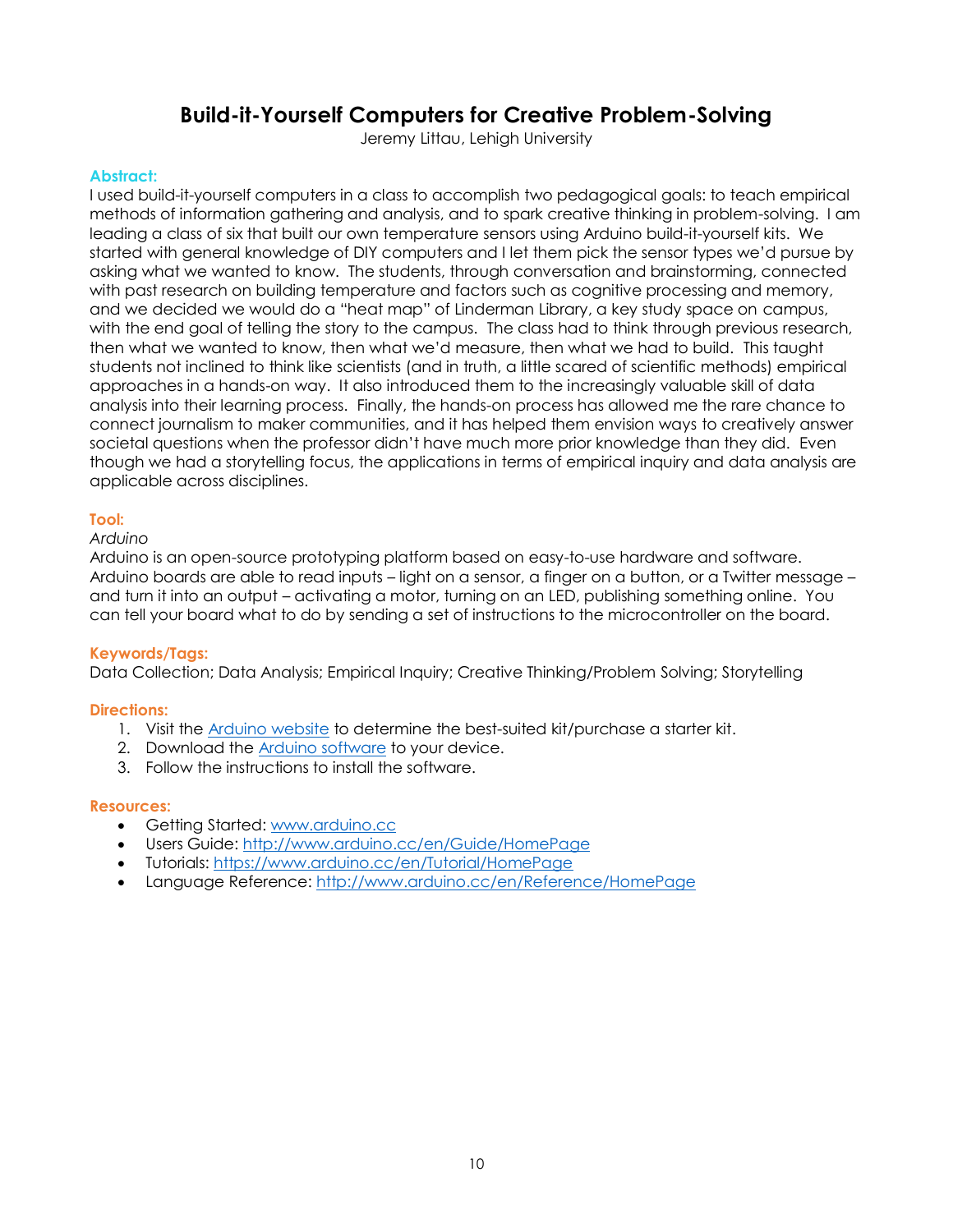## <span id="page-10-0"></span>**Teaching with Online Research: The Easton Library Company Database**

Chris Phillips, Lafayette College

#### **Abstract:**

Over the past five years, I have directed a team engaged in making a database of the loan records from the Easton Library Company (1811-1862). As the database has developed, I have used beta versions with my classes at Lafayette to help students find new ways to design their own research questions. In my English 206: Literary History course in particular, students design projects starting from the big question—what if we studied literary history from the perspective of demand (readers) rather than supply (authors/publishers)? The database helps students gain insight into reading patterns of 19c Easton residents, but it also brings them up against the limits of what a digital tool of this can do for them. Students often comment that you can get facts from a database query but not a thesis—at best, you get new questions that require new methods to answer. This complex relationship to data and its analysis, much more familiar to students in social and natural sciences, becomes evident to students of literature even as they look for ways to integrate database queries with more traditional methods of research—and they begin to look more critically at the design of library databases like JSTOR, thus enhancing their information literacy. In talking with me and my collaborators about the process of making the database, the students also gain insight into how knowledge comes to be created in the digital humanities; this has led some students to pursue further work in DH, either with me or other faculty and staff.

#### **Tool:**

#### *Easton Library Company Database*

The project focuses on making available for study the loan records of the Easton Library Company (ELC), a shareholding library that was the first public library in Pennsylvania's Lehigh Valley. Five foliosize loan ledgers cover the ELC's entire history making the collection one of the most extensive pre-Civil War library archives in the nation that shed light on library history, literary history, social history, the history of Easton and Northampton County, and other fields of study.

#### **Keywords/Tags:**

Data Collection; Data Analysis; Digital Humanities

#### **Directions:**

- 1. Visit the [Easton Library Company Database website.](http://elc.lafayette.edu/)
- 2. Select "Browse Records" to see Loans, People, or Items.
- 3. Select "Analyze Data" to do Basic or Advanced Data Visualization.

#### **Resources:**

Easton Library Company Database:<http://elc.lafayette.edu/>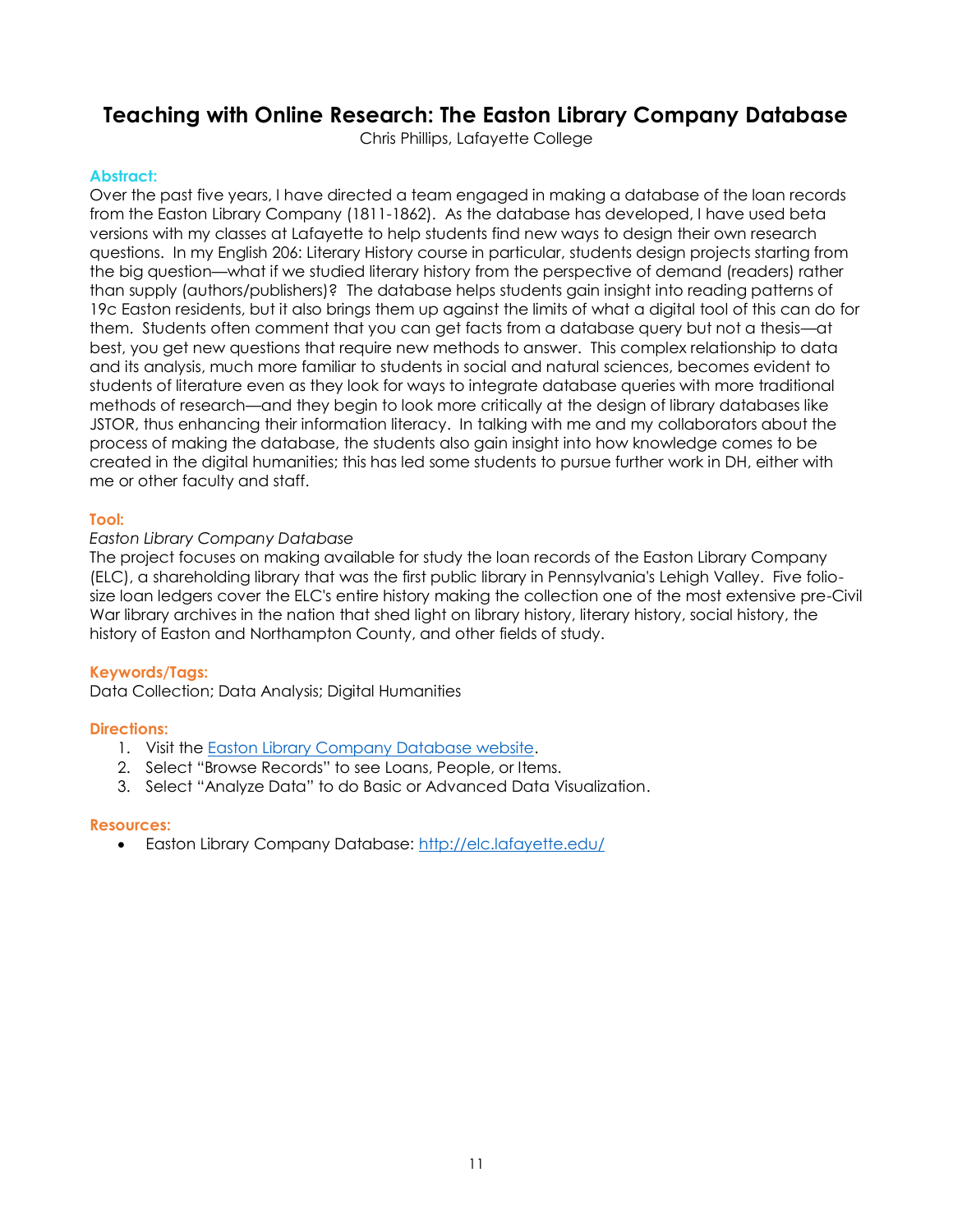## <span id="page-11-0"></span>**Using Videos for Content Reinforcement and Immediate Feedback**

Pranshu Gupta, DeSales University

#### **Abstract:**

During LVAIC Digital Tools 2015 Workshop, I came across this tool that I considered using in my classroom. It is sometimes difficult to use a digital tool in computer science or technology courses because students in these classes learn to create such tools therefore they are also very critical of such tools (which is a skill that they learn in some courses to become a better designer). There are courses where understanding and retention of terminology is important but there is also need for reinforcing logic, syntax and methodologies/technical processes, such as in Programming and Computer Networking courses. I decided to use the tool called PlayPosit (formerly eduCanon) in fall 2015 in my courses. It is a web application that allows users to search for videos from various websites, such as YouTube and add questions at different locations in the video, creating an interactive learning environment. It is not only watching the video for information but students answering questions to receive immediate feedback to assess the retention of material. The tool was used in three courses teaching C/C++ (freshmen), Java (sophomore/junior), and Computer Networking (junior/senior). It was used by a diversified set of students and majority of the students provided a very positive feedback. Even if the student did not score high on the question list, they had a very positive learning experience. Other advantages of this tool are that videos can be shared among faculty and can be edited based on class needs.

#### **Tool:**

#### *PlayPosit*

PlayPosit is an online learning environment to create and share interactive video lessons. Teachers begin with any online video and transform what is traditionally passive content into an active experience for students, with time-embedded activities.

#### **Keywords/Tags:**

Instructional Videos; Assessment; Student-Centered Learning; Annotating

#### **Directions:**

- 1. Visit the **PlayPosit website** on your tablet or computer.
- 2. Click the link to [sign up for an account.](https://www.playposit.com/join) You will receive a users guide in the e-mail address you supply.

- Getting Started[: www.playposit.com](http://www.playposit.com/)
- Users Guide: [https://docs.google.com/document/d/1OutYFW1PGZlx59zId2u97oKHN3YlURLkkgfMy14LMOE/e](https://docs.google.com/document/d/1OutYFW1PGZlx59zId2u97oKHN3YlURLkkgfMy14LMOE/edit) [dit](https://docs.google.com/document/d/1OutYFW1PGZlx59zId2u97oKHN3YlURLkkgfMy14LMOE/edit)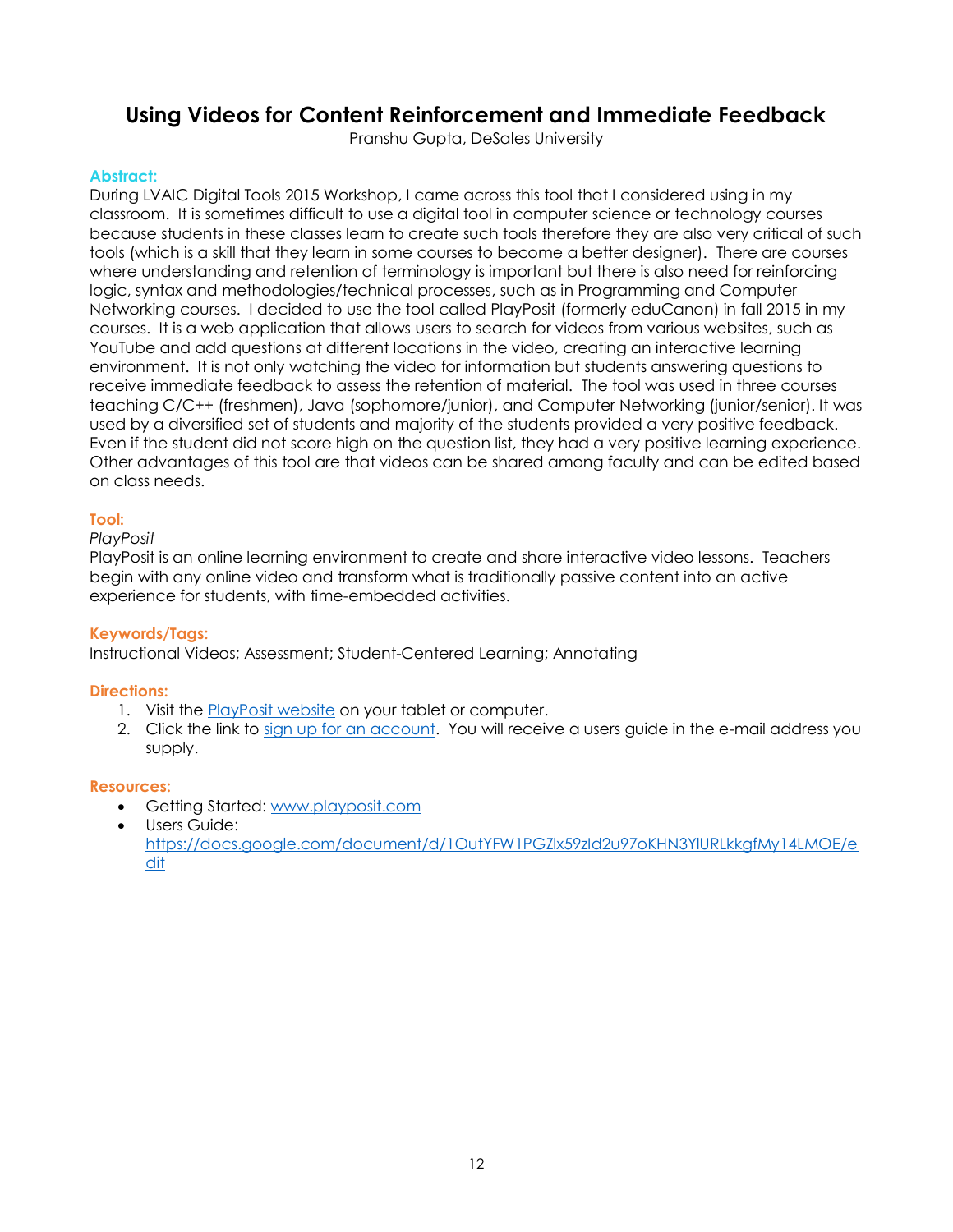## **Google Docs for Process-Oriented Guided Inquiry Learning**

Clif Kussmaul, Muhlenberg College

#### <span id="page-12-0"></span>**Abstract:**

This presentation will describe and demonstrate the use of Google Docs for classroom-based team activities, particularly in the context of Process-Oriented Guided Inquiry Learning (POGIL). POGIL is an evidence-based instructional strategy in which students work during class on activities that are specifically scripted to guide them to create their own understanding of key concepts, and to develop key process skills like communication and problem solving. POGIL has a 20-year history of NSF support, and numerous studies have shown that it increases student learning and other outcomes.

With Google Docs, students can collaboratively edit their team's activity, which can increase engagement, and provides an easy-to-read final version for later reference. Teachers can monitor and annotate each team's activities during class, and review them later to assess student understanding and progress, and to identify ways to improve the activity. Teachers can also use Google Docs to collaboratively develop and revise activities, using an add-on that can generate student versions of the activity from a master version with answers and notes on classroom facilitation. In the future, we hope to extract information from the Google Doc version history to better understand how teams work and which parts of the activities are most problematic.

#### **Tool:**

#### *Google Docs*

Google Docs is an online word processor that lets you create and format text documents and collaborate with other people in real time either from scratch or previously created and uploaded Word documents.

#### **Keywords/Tags:**

Process-Oriented Guided Inquiry Learning; Collaboration; Annotating; Assessment

#### **Directions:**

- 1. Visit the [Google website.](https://accounts.google.com/login) If you already have a Google account, sign in. If you do not have a Google account, you will need to create one.
- 2. After signing in, click the square of nine boxes in the upper right corner of the page. [Select the](https://drive.google.com/drive/) ["Drive" option](https://drive.google.com/drive/) (or you can go straight to Google Docs).
- 3. Once in the Google Drive, select the "New" prompt in the upper left corner. Select the "Google Docs" option in the drop-down list to create a new Google Doc.

- Getting Started with Google Docs: [https://docs.google.com](https://docs.google.com/)
- Google Docs Users Guide:<https://apps.google.com/learning-center/products/docs/#/list>
- Google Drive Support:<https://support.google.com/docs?hl=en&p=#topic=2811805>
- Information on POGIL: [http://pogil.org](http://pogil.org/) or [http://cspogil.org](http://cspogil.org/)
- POGIL Classroom Activities:<http://cspogil.org/tiki-index.php?page=Classroom+Activity+Utility>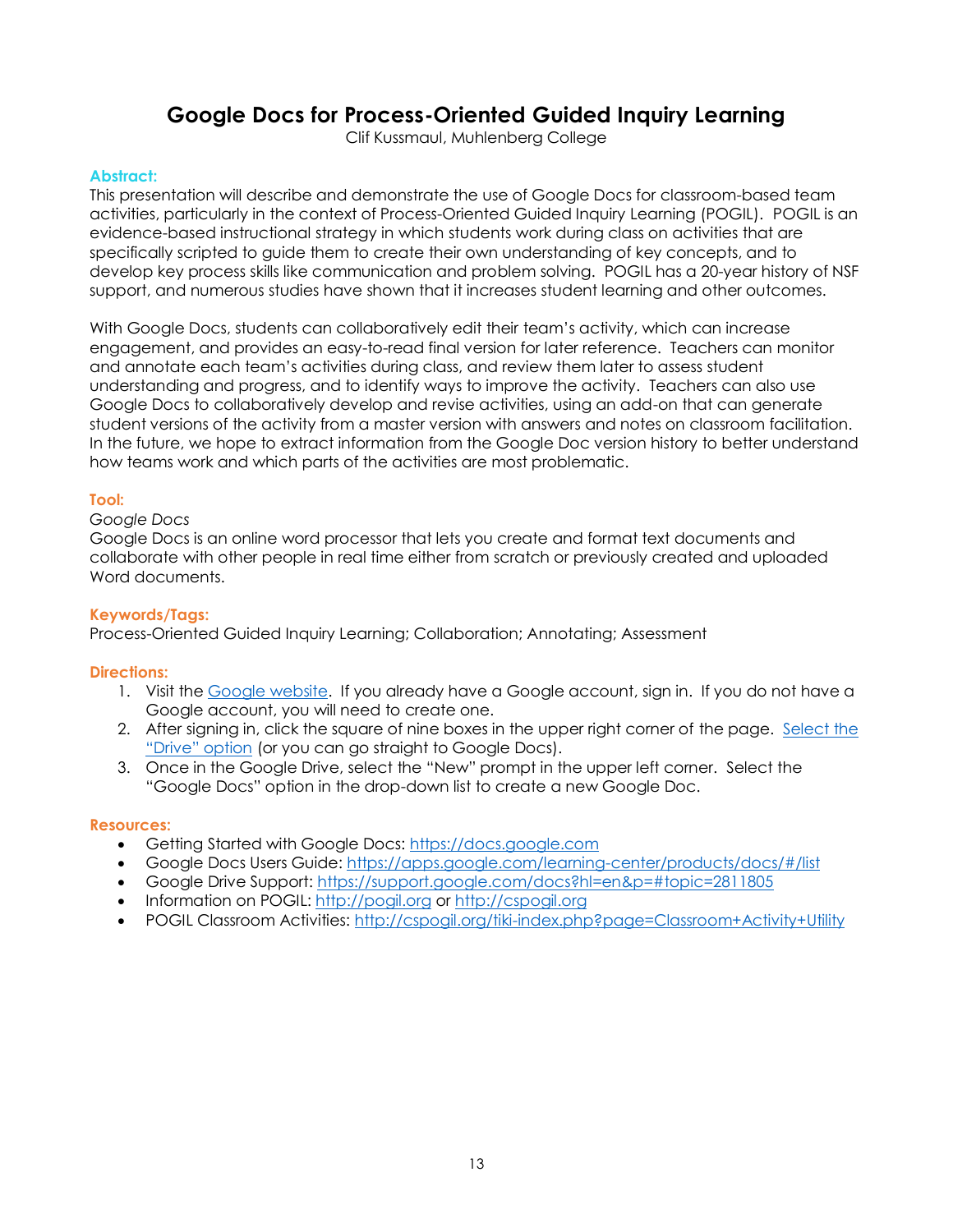## <span id="page-13-0"></span>**Technology for a Community-Based Learning & Research Collaboration on Two Campuses**

Sabrina Terrizzi, Moravian College; Gary Kaskowitz, Moravian College; Chris Ruebeck, Lafayette **College** 

#### **Abstract:**

Our inter-institutional collaboration features two dimensions: technology bridges and communitybased learning. Our technology-oriented work began with a new quantitative data course during the Fall 2015 semester and continued in linking two marketing research courses' community projects during Spring 2016. Students' exposure to issues in primary data collection, data cleaning, and a limited Community-Based Learning and Research (CBLR) project began in the first course. Students in that class also produced video tutorials on Institutional Review Boards for use in the later two classes. In the marketing research classes, we incorporated collaboration environments that could bridge the two institutions' differing course management systems. The students then collaborated on critiquing and editing the data collection and analysis experiences of the other class's CBLR project. We will discuss what we learned from putting these goals into practice, where we were successful in bridging gaps, and where feasibility required us to scale back collaboration to more limited and realistic—yet ultimately effective—levels.

#### **Tools:**

#### *Screencasting*

Students used FlowVella slidedecks, PowerPoint, GoAnimate, SnagIt, iMovie, and Windows MovieMaker to create screencast videos for other classes to view.

#### *Google Communities*

Google Communities resemble traditional message boards built around a central theme where followers interact with others and a community moderator posts content to the Community.

#### **Keyword/Tags:**

CBLR; Cross-Campus Collaboration; Instructional Videos; Student-Centered Learning; Flipped Classrooms

#### **Directions:**

To create screencasts:

Find out what package(s) your campus supports or visit the links below.

To create a Google Community:

- 1. Visit the [Google website.](https://accounts.google.com/login) If you already have a Google account, sign in. If you do not have a Google account, you will need to create one.
- 2. After signing in, click the square of nine boxes in the upper right corner of the page. [Select the](https://plus.google.com/u/0/)  ["Google+" option](https://plus.google.com/u/0/).
- 3. In the left column under "Home" select "[Communities](https://plus.google.com/u/0/communities/yours)." Select the "Yours" category, click "Create a Community," name it, and set preliminary privacy settings. Select "Done."
- **4.** Within the Community, select the 3 connected dots in the upper left corner. Click "Invite Members" to add members to the Community via their Gmail address.

- Getting Started with FlowVella: [https://flowvella.com](https://flowvella.com/)
- Getting Started with GoAnimate: [https://goanimate.com](https://goanimate.com/)
- Getting Started with SnagIT: <https://www.techsmith.com/snagit.html>
- Getting Started with iMovie: <http://www.apple.com/mac/imovie/>
- Getting Started with MovieMaker: <http://windows.microsoft.com/en-us/windows/movie-maker>
- Google Communities Support:<https://support.google.com/plus/answer/2872671?hl=en>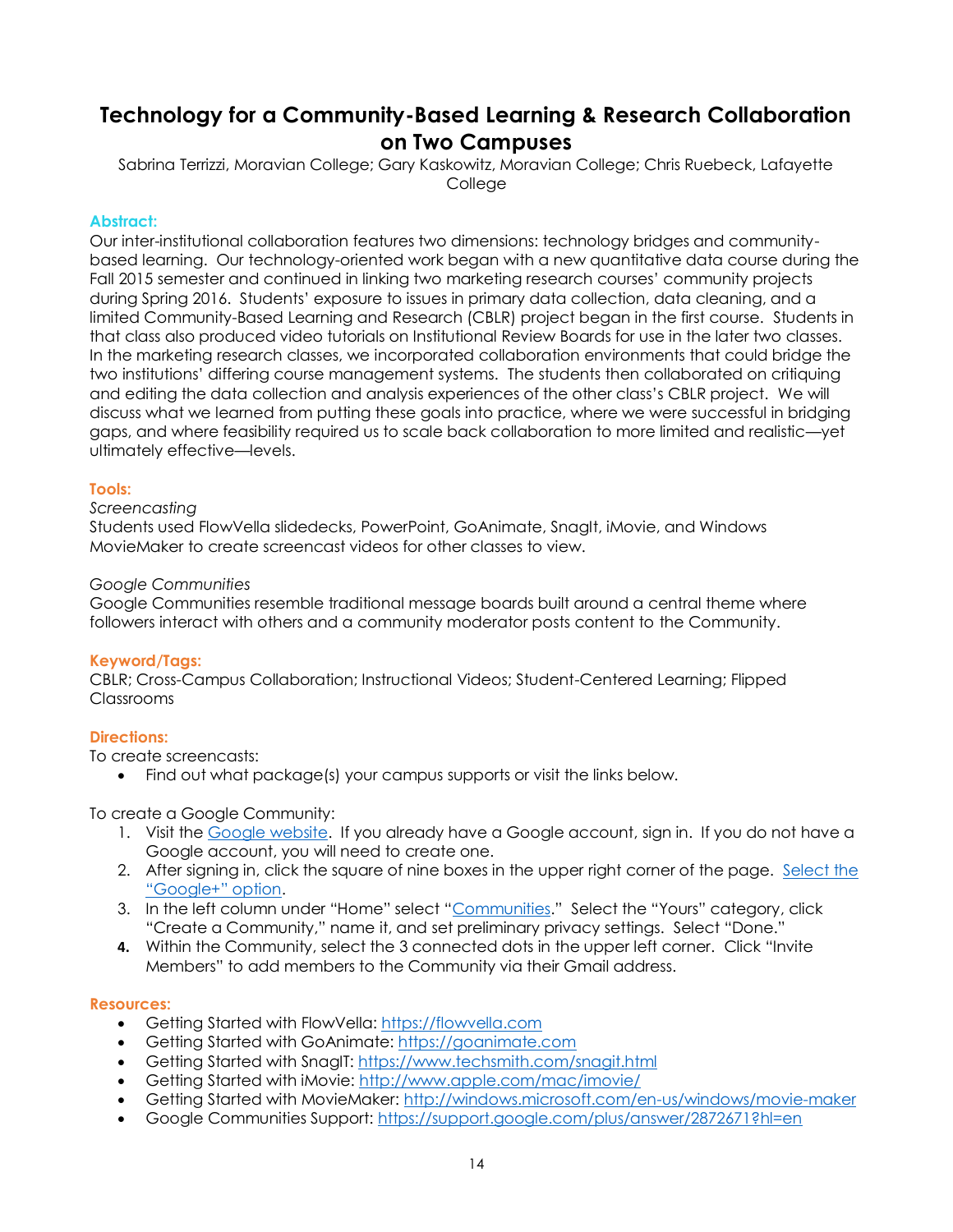## **Building Critical Media Literacy on Two Campuses**

<span id="page-14-0"></span>John Sullivan, Muhlenberg College; Elizabeth Ortiz, Cedar Crest College; James Brancato, Cedar Crest College

Utilizing a Teagle grant, faculty members at Muhlenberg and Cedar Crest Colleges created two blended/hybrid courses: Media and Society/Media Literacy, and Media Industries. These courses are dedicated to helping students explore the political economy of media industries and how it shapes media content as well as social values and structures. Specifically, we want to help students to better understand media structures and power, ideological messages in media, and develop awareness of the centrality of media in a democracy. Additionally, we sought to help students understand the need to be both critical media consumers and producers in our society.

Using a shared learning management system across the campuses (Moodle), John Sullivan (Muhlenberg), Elizabeth Ortiz (Cedar Crest), and Jim Brancato (Cedar Crest) created joint classroom experiences such as interactive lectures, video presentations, and shared research projects, including course reading responses, discussion forums, and online presentations. These joint projects helped students become more critical media consumers. We also collaborated in an important cross-campus event in the Fall 2016 – Media Literacy Week – held jointly on the two campuses. Based upon our experiences in developing these hybrid courses, we discovered many exciting new pedagogical possibilities for our students via the online activities. Based upon semester-end student surveys, however, we also learned that students felt the need for more involved and consistent instructor feedback and that they often lacked the self-motivation necessary to stay current with the course.

#### **Tool:**

#### *Moodle*

Moodle is a free, open-source learning management system designed to provide educators, administrators, and learners with a single robust, secure, and integrated system to create personalized learning environments.

#### *Zaption*

Turn passive videos into active learning, which is perfect for flipped classrooms, in-class presentations, and blended learning. Add annotations and questions to YouTube, Vimeo, and your own videos to engage your students and deepen their understanding of key concepts.

#### **Keywords/Tags:**

Cross-Campus Collaboration; Instructional Videos; Student-Centered Learning; Flipped Classrooms

#### **Directions:**

To collaborate through an LMS:

Find out what LMS your campus supports and how you can collaborate.

To create videos with Zaption:

- 1. Visit the **Zaption website** on your tablet or computer.
- 2. Click the link to [create an](https://www.zaption.com/signup) account and complete the survey.

- Getting Started with Zaption: [www.zaption.com](http://www.zaption.com/)
- Zaption Support:<https://zaption.zendesk.com/hc/en-us>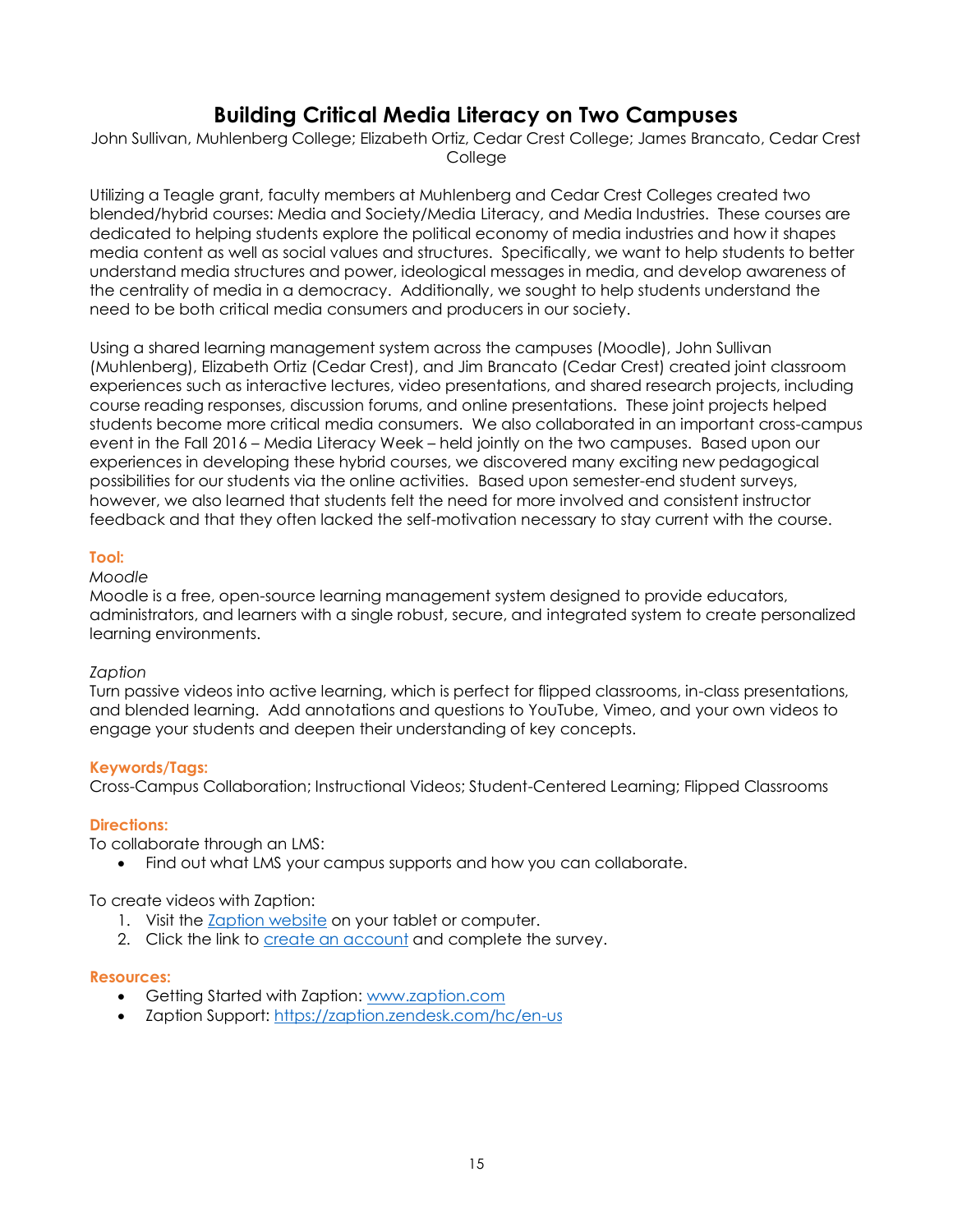## <span id="page-15-0"></span>**Leveraging Technology for Critical Reflection and Service-Learning**

Sarah Stanlick, Lehigh University

#### **Abstract:**

Service learning is a high-impact experience that explores issues of citizenship, social justice, and community engagement. To have maximum transformative impact, critical reflection is essential to processing and making meaning for the learner. As technology progresses and new tools emerge, the ease and depth by which reflection can be conducted is enhanced. This presentation delves into technological reflection tools and provides context/examples to support implementation in servicelearning and community engagement endeavors.

#### **Tools:**

#### *Piktochart*

Piktochart is a web-based infographic application which allows users without intensive experience as graphic designers to easily create professional-grade infographics using themed templates.

#### *Google My Maps*

Create custom maps to share and publish online with Google My Maps. You can make maps that show different kinds of information.

#### **Keywords/Tags:**

Infographics; Geospatial Tools; Critical Reflection; Service-Learning

#### **Directions:**

To access Piktochart:

- 1. Visit the [Piktochart website.](https://piktochart.com/)
- 2. Select "Start for Free" and create an account.
- 3. Click the activation link in your email.

To access Google MyMaps:

- 1. Visit the [Google MyMaps website.](https://www.google.com/maps/d/u/0/home)
- 2. Click the link to create a new map.
- 3. Sign in with your Google account to save your map.

- Getting Started with Piktochart[: https://piktochart.com](https://piktochart.com/)
- Piktochart Support:<http://support.piktochart.com/hc/en-us>
- Getting Started with Google MyMaps: <https://www.google.com/maps/d/u/0/home>
- MyMaps Users Guide: <https://support.google.com/mymaps/answer/3024396?hl=en>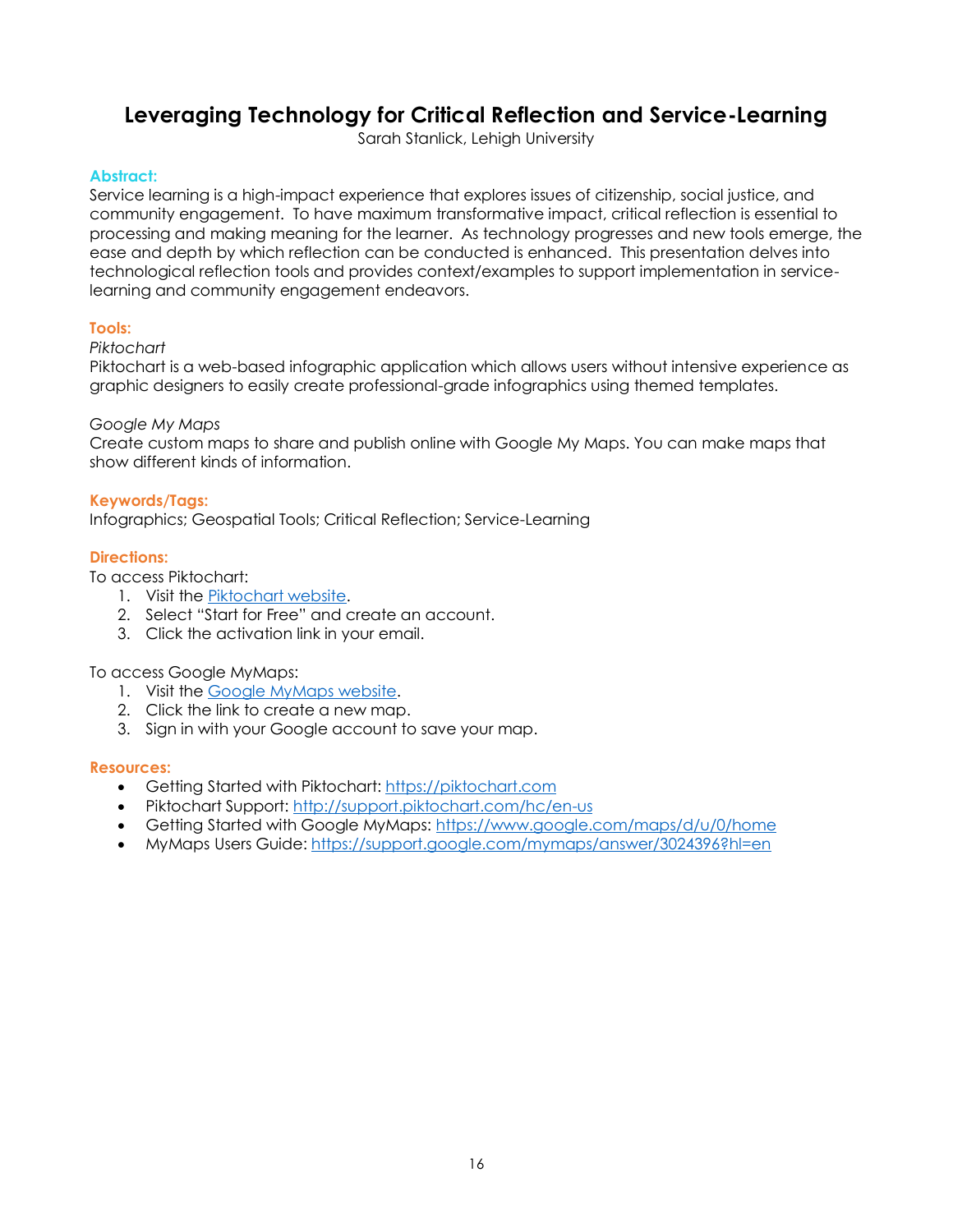## **Incorporating Real Data into Statistics Classes**

Trent Gaugler, Lafayette College

#### <span id="page-16-0"></span>**Abstract:**

Incorporating real data into statistics classes would be impossible without the students having capabilities with at least one statistical software package or programming language. The ability for students to see concepts in action in a meaningful way is powerful, and is often the aspect of the course that students say has the biggest impact on their learning experience. I use software (R, SAS, SPSS, Excel, etc.) in varying ways across different courses, but I never limit the use to one setting (e.g. a lab) – the fact that students see it as an integral part of the course underscores that it is an integral part of being a statistician. In addition to daily doses of the technology, I incorporate larger data analysis projects in every class I teach, and in order for this to have maximum meaning to the students, as often as possible the data comes from a client who has a vested interest in the outcome. This past year, I've had students analyze a congregant satisfaction survey from a local church, and analyze sales data from Crayola. When the students are able to explore large, complex, real world data and then must communicate their findings to real clients, they gain invaluable experience.

#### **Tools:**

#### *R*

R is a free software environment for statistical computing and graphics. It compiles and runs on a wide variety of UNIX platforms, Windows, and MacOS.

#### *SAS*

SAS transforms data into insights that give a fresh perspective on business. You can identify what's working. Fix what isn't. And discover new opportunities. Turn large amounts of data into knowledge you can use.

#### *SPSS*

IBM SPSS Statistics is an integrated family of products that addresses the entire analytical process, from planning to data collection to analysis, reporting and deployment. With more than a dozen fully integrated modules to choose from, you can find the specialized capabilities you need to increase revenue, outperform competitors, conduct research, and make better decisions.

#### *Excel*

Microsoft Excel is a spreadsheet developed by Microsoft for Windows, Mac OS X, Android, and iOS. It features calculation, graphing tools, pivot tables, and statistical functioning.

#### **Keywords/Tags:**

Data Collection; Data Analysis; Empirical Inquiry

#### **Directions:**

• Find out what package(s) your campus supports or visit the links below.

- Getting Started with R: [www.r-project.org](http://www.r-project.org/)
- R Users Guide[: https://cran.r-project.org/manuals.html](https://cran.r-project.org/manuals.html)
- Getting Started with SAS: [www.sas.com](http://www.sas.com/)
- SAS Training:<http://support.sas.com/training/>
- Getting Started with SPSS:<http://www-01.ibm.com/software/analytics/spss/products/statistics/>
- SPSS Tutorials (not affiliated with SPSS): [http://www.spss-tutorials.com](http://www.spss-tutorials.com/)
- Getting Started with Excel: <https://products.office.com/en-us/excel>
- Excel Users Guide: <https://support.office.com/en-us/excel>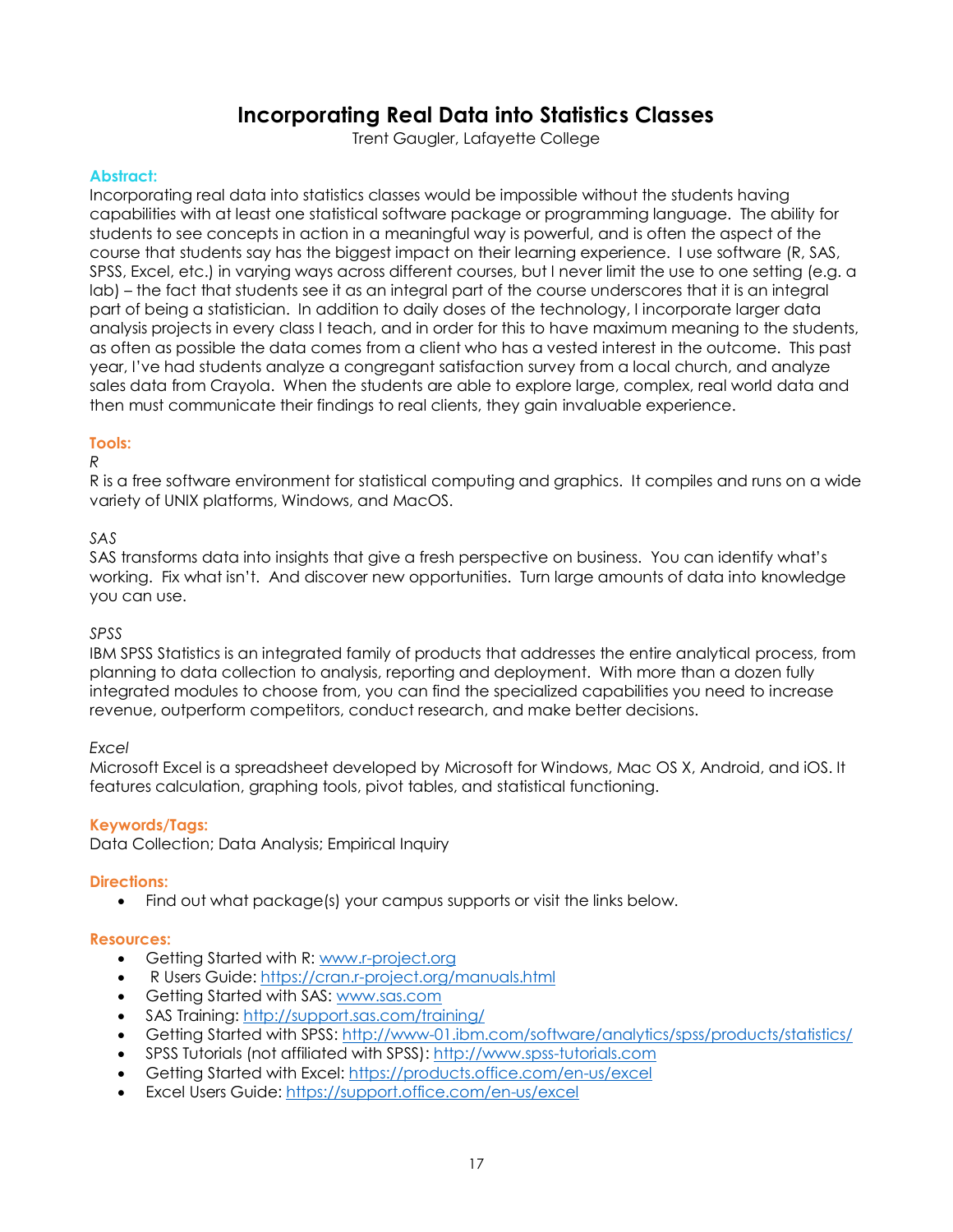## <span id="page-17-0"></span>**Students Collect Geolocated Field Data Quickly and Easily with KoBoToolbox**

Benjamin Carter, Muhlenberg College; Kimberly Heiman, Muhlenberg College

#### **Abstract:**

KoBoToolBox is an easily deployable data collection system ideal for student-centered fieldwork. Data is collected via a web browser on any device, mobile, or otherwise. It even works off-line – no Wi-Fi or cellular data connection needed! Deployed during Fall 2015 within the clustered courses, Degradation and Restoration (Heiman) and Historical Ecology (Carter) at Muhlenberg College, the initial pedagogical goal was to provide students with geospatial data collected by their own hands, and with which they had an personal connection so that they could analyze geospatial patterns of human impact on the local environment. Students were able to successfully recognize, assess, and incorporate these data. However, the ease of use of the tool also allowed students to both reflect deeply and critically on the process of data collection; resulting in additional pedagogical "bang-forthe-buck."

#### **Tool:**

#### *KoBoToolbox*

KoBoToolbox is a suite of tools (available on any device) for field data collection for use in challenging environments. Easily create survey forms through the intuitive and powerful tool. Quickly and reliably collect survey data any device, online or offline, in any language and with complex skip logic. Inspect data moments after it was collected - or download it for advanced analysis in other software in Excel, CSV, KML, and other formats.

#### **Keywords/Tags:**

Data Collection; Data Analysis; Geospatial Tools; Student-Centered Learning

#### **Directions:**

- 1. Visit the [KoBoToolbox](http://www.kobotoolbox.org/) website on your tablet or computer.
- 2. Click the link to [create an account.](https://kf.kobotoolbox.org/accounts/login/?next=/)
- 3. Click the activation link in your email.

- Getting Started[: www.kobotoolbox.org](http://www.kobotoolbox.org/)
- Support: [http://support.kobotoolbox.org](http://support.kobotoolbox.org/)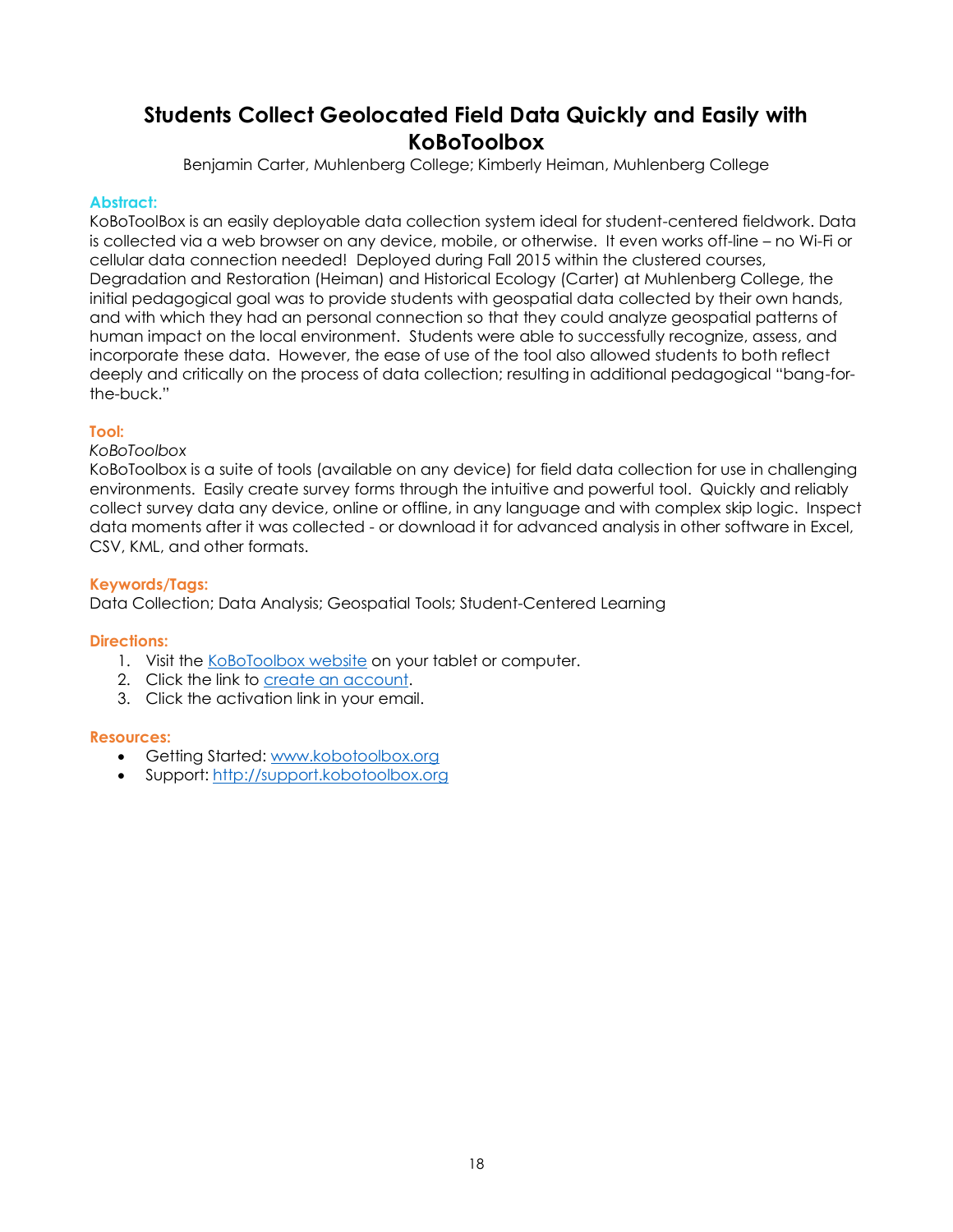## <span id="page-18-0"></span>**Doceri: Generate Instructional Video with Real-Time Annotation**

Keri Colabroy, Muhlenberg College

#### **Abstract:**

Doceri is a tablet app that allows the instructor to pre-record content or screencast live (while projecting, if desired), while also annotating the content in a variety of ways - including freehand drawing. Doceri can mirror a computer screen and allow users to annotate (live or pre-recorded) over PowerPoint slides or other media. Doceri also enables the instructor to freely create content on an empty "whiteboard" space for on-the-spot illustration or pre-recorded "flips". I have implemented this tool in a variety of chemistry classrooms to both record my live lectures and flip content for online learning. A tablet and wifi connection are required, and the Doceri desktop application is recommended. Doceri has improved student learning by allowing classes to review complex content over and over again, by video. It has also allowed me to "flip" instruction of instrumentation theory and data analysis - allowing more time in class for actually doing the data analysis itself.

#### **Tool:**

#### *Doceri*

Doceri is a professional interactive whiteboard tablet app (available on any device) with sophisticated tools for hand-drawn graphics and built-in remote desktop control. Originally designed for teachers, Doceri is used by creative individuals in myriad roles and professions from education to entertainment.

#### **Keywords/Tags:**

Flipped Classroom; Instructional Videos; Annotating; Mobile Learning

#### **Directions:**

- 1. Visit the **Doceri website** on your tablet or iPad.
- 2. Click the link to [download the app in the Apple Store.](https://itunes.apple.com/us/app/doceri-remote/id412443803?mt=8&ls=1) Once downloaded, open the app.

- Getting Started[: www.doceri.com](http://www.doceri.com/)
- Users Guide:<http://doceri.com/support/knowledgebase.php>
- Frequently Asked Questions:<http://doceri.com/support/knowledgebase.php?article=26>